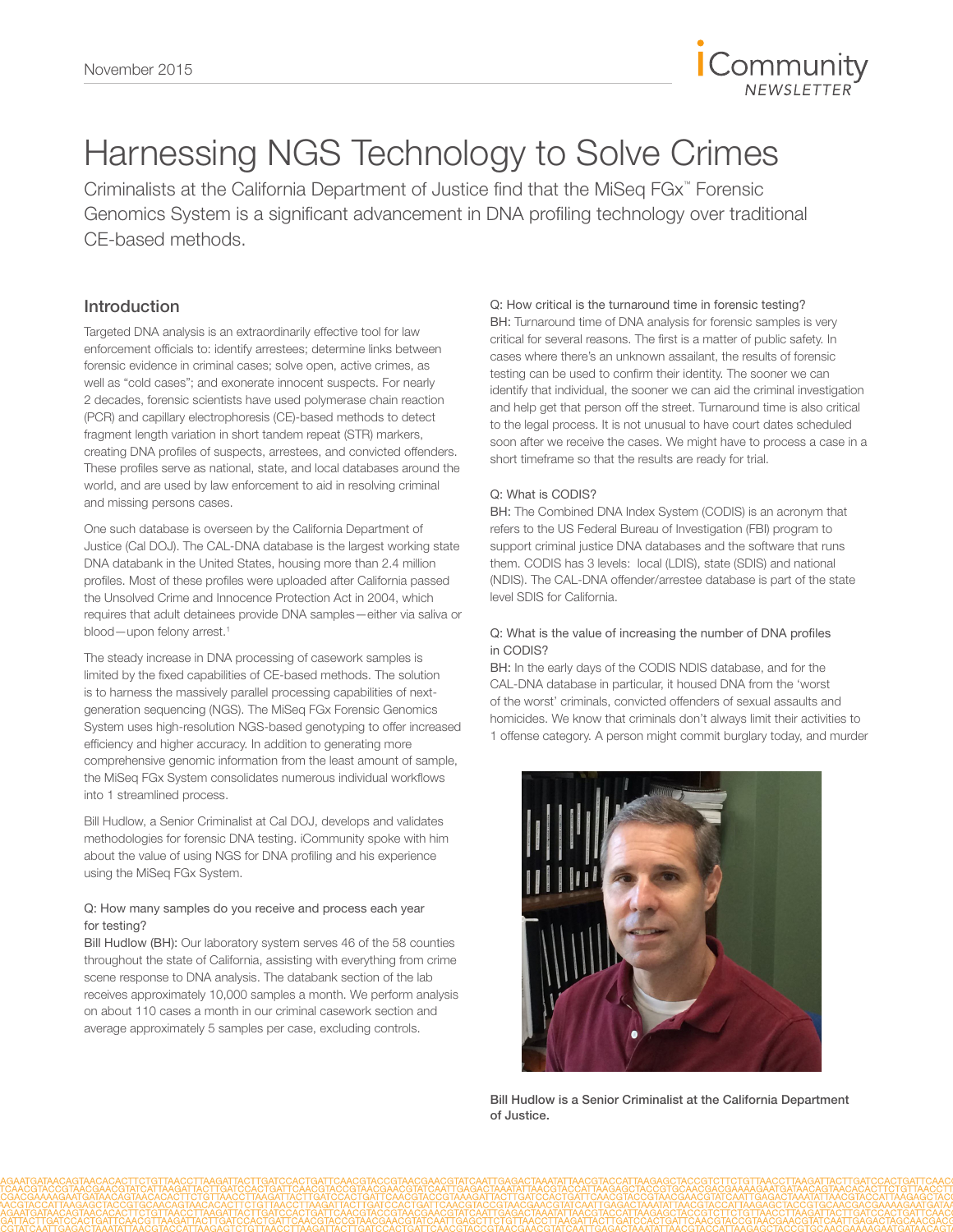or rape tomorrow, or commit these crimes in tandem. By expanding CODIS beyond the DNA profiles of homicide and sexual assault felons, the profiles of offenders who are in a criminal activity escalation phase are available in CODIS to help protect public safety. That increases our chances of associating an unidentified body fluid left at a homicide or assault crime scene with someone who has been convicted previously of a lesser crime.

### Q: What kind of genetic markers does Cal DOJ use?

BH: Our primary markers are at the autosomal STR loci that we upload into CODIS and Y-STR loci that we use when we encounter mixtures of male and female DNA. We also use mitochondrial DNA (mtDNA) testing in certain circumstances when the biological material is limited or degraded, such as in missing person cases. Because mtDNA is maternally inherited, an individual's mother, siblings, grandmother, and all other maternally related family members will have the same mtDNA sequences. This enables forensic comparisons using a reference sample from any maternal relative, even distant ones who are separated by several generations. We also use mtDNA testing to analyze hair shafts, where there is no nuclear DNA and STR testing is impossible.

### "The MiSeq FGx System is comparable and in some cases, more sensitive than the standard CE technology."

#### Q: What sample sizes do you typically analyze?

BH: The sample sizes we receive for testing can vary greatly, from nearly microscopic to very large samples. The transfer of DNA from a victim to a suspect, or vice versa, might involve just a small hair with no root shaft. In contrast, homicides can result in large quantities of blood being deposited on large substrates like carpet or bedding.

#### Q: When did Cal DOJ become interested in using NGS for forensic studies?

BH: We've been interested in accessing NGS capabilities in forensic testing since the technologies were first introduced. Until recently, there really haven't been any kits that we could purchase and validate internally.

Q: What insights can the MiSeq FGx Forensic Genomics System offer that you can't obtain using CE-based analysis methods? BH: The ForenSeq™ DNA Signature Prep Kit offers 3 major benefits. First, it gives us additional depth for the loci that we're testing. That includes more autosomal STR loci and Y-STR loci than what's previously been available in a kit, along with sequence variation information, or high-resolution genotyping, that we don't get from CE. Second, it provides us with more forensic information in the form of SNPs. And third, the phenotypic information that we can generate with the ForenSeq Kit Universal Analysis Software can provide investigators with information about the perpetrator's biogeographical ancestry and physical traits, which should allow the investigators to narrow down their list of suspects and not focus on individuals who are not likely to be contributors of the biological evidence.

### Q: Cal DOJ has collaborated with Illumina since 2012. What types of forensic studies were you interested in performing in the early stages of your projects?

BH: When we began working with Illumina, the ForenSeq system was under development, so we began collaborating together on SNP typing. That was a valuable experience because it allowed us to become more familiar with the MiSeq platform, and learn about the advantages and limitations of SNP loci. As our collaboration evolved, we became a beta tester and early user of the MiSeq FGx Instrument and the ForenSeq DNA Signature Prep Kit. We're currently performing internal validation studies of these products, including the ForenSeq Universal Analysis Software.

#### Q: Have you worked with other NGS systems?

BH: No, but several individuals in our laboratory have worked with the Roche 454 GS Junior system that is being discontinued. We are now in the process of phasing in the MiSeq FGx Instrument and phasing out use of the Roche system.

Q: How is the MiSeq FGx Forensic Genomics System performing in terms of reproducibility, sensitivity, and analyzing difficult samples? BH: We've compared our beta test data and the results of testing the same samples using CE technology. The MiSeq FGx System is comparable and in some cases, more sensitive than the standard CE technology. We're in the middle of our validation study and are looking forward to generating more comparison data.

### Q: How long did it take before the MiSeq FGx Instrument was up and running in your laboratory?

BH: We had the MiSeq FGx Instrument running almost instantaneously. After the sequencer was installed, it didn't take us any time at all before we were generating the ForenSeq libraries to run on it.

### "After the sequencer was installed, it didn't take us any time at all before we were generating the ForenSeq libraries to run on it."

Q: Is the ForenSeq DNA Signature Prep Kit easy to use? BH: From the perspective of an experienced DNA analyst, the ForenSeq Kit is very simple to use and user-friendly. There is some training that is necessary to use it because there are a few steps in the process that we don't have experience performing. For instance, the ForenSeq kit has bead purification and normalization that we don't currently do with a CE-based system. I don't anticipate that will be a problem. It will be a matter of training the individuals and getting them comfortable with the ForenSeq workflow and processes. Today, a few people are using the MiSeq FGx System in our lab. After we've implemented the ForenSeq system, we will train more people on how to operate the System, consisting of the ForenSeq Kit, the MiSeq FGx Instrument, and the ForenSeq Universal Analysis Software.

Bioinformatics is another area in which training will be required, but in many ways, NGS data analysis is simpler than it is with CE. This is because the MiSeq FGx provides a digital output—the sequence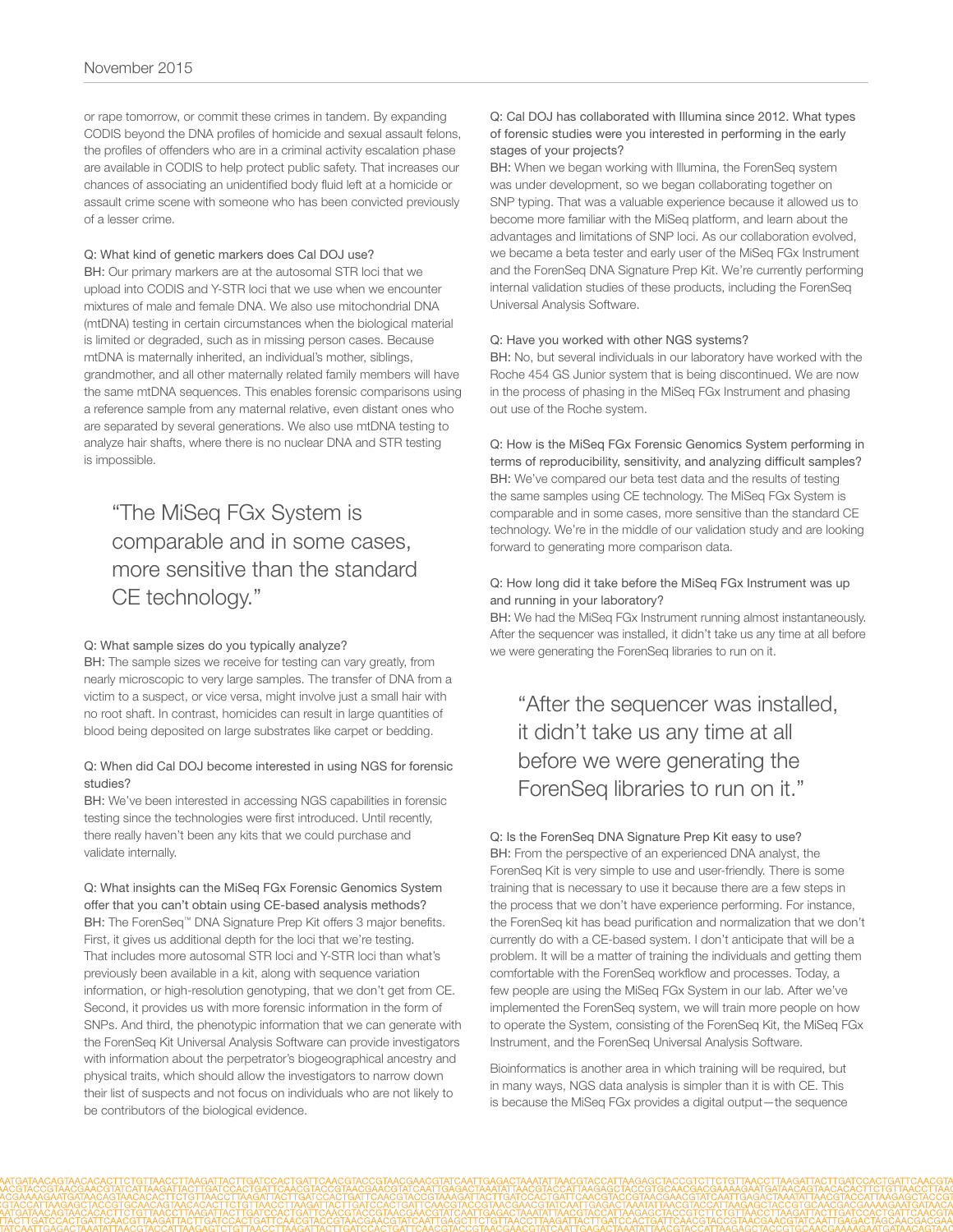reads. With CE-based systems, you have to infer the length of amplicons in question, based on comparison to an internal size standard, which is then compared to an allelic ladder to determine the alleles present within that sample. With CE, there are also interpretation aspects such as dye blobs, pull up or spectral bleed through, and fluorescent spikes that aren't present with NGS.

Q: How does the MiSeq FGx System impact workflow?

BH: The ForenSeq library preparation and forensic testing processes are a little more involved with the MiSeq FGx System, and it has a longer running time. However, it generates far more information, particularly on degraded samples, so it's worth the wait. During a MiSeq FGx Instrument run, criminalists are freed up to perform other laboratory duties.

## "I think the benefit of the MiSeq FGx System is that it offers multiple marker sets within 1 typing system."

### Q: Are there markers that you're able to process with NGS that you're not able to with CE technology?

BH: The MiSeq FGx System coamplifies and types more than 200 loci simultaneously. With CE technology, you can only look at a few dozen loci at a time, and those are typically one type of marker—either you're looking at autosomal STRs or Y-STRs. The current CEbased megaplexes offer 24–25 autosomal STRs with limited Y-STR information, but that's all they provide. They don't offer comprehensive Y-STR typing at the same time or in the same kit. I think the benefit of the MiSeq FGx System is that it offers multiple marker sets within 1 typing system.

### Q: What's the value of SNP marker set testing that the MiSeq FGx System also performs?

BH: The SNP marker set will be valuable, especially for poor quality samples. The size of the SNP loci is significantly smaller than that of an STR. So the SNP markers will provide information that CE-based systems can't deliver for degraded samples. The biogeographical ancestry and phenotypic SNPs will be valuable because they provide information to aid investigations where there's no primary suspect and no hits in forensic databases.

### Q: What is the value of the MiSeq FGx System in performing lowlevel mixture detection?

BH: I think there is value in using the MiSeq FGx System over CE in mixture interpretation. It appears to offer more sensitivity and provides high-resolution allele sequence data that helps distinguish individuals. There's also the added benefit of having multiple marker types autosomal STRs, Y-STRs, X-STRs, and SNPs—within the ForenSeq Kit so they can be assayed simultaneously.

Q: How easy is it to use the ForenSeq Universal Analysis software? BH: We have been using the 1.0 version of the ForenSeq Universal Analysis software for about 3 months and it's simple and easy to interpret the results. The software quickly and automatically analyzes

the data at the conclusion of a run, so when the run is completed, so is the analysis. You can even change some of the parameters and thresholds, and reanalyze the data if you want. As we become more familiar with the software, we'll be able to use it to the fullest of its abilities. I think the bioinformatics side of the process is something that we're all going to learn a lot more about in the next year.

### Q: How does the ForenSeq Universal Analysis Software present data?

BH: We can see the allele calls for the autosomal STRs, X-STRs, and Y-STRs. We can also look at sequence data and see that those alleles have sequence variants, which is something that we're not used to seeing, and might be quite valuable in resolving DNA mixtures. For example, we know that STR alleles of the same length can actually be composed of different sequences, and we cannot detect those with CE typing. Now we have all of that data with the ForenSeq software. We also see phenotypic estimates for hair and eye color, something that we've never had routine access to before in the forensic laboratory.

### Q: Cal DOJ is one of several forensic labs that are part of a 19-month study of advanced forensic tools under a National Institute of Justice (NIJ) grant. Will you be using the MiSeq FGx System to analyze DNA samples from the National Institute of Standards and Technologies (NIST)?

BH: We'll be using the MiSeq FGx System for the NIJ grant studies. We'll be preparing the samples with the ForenSeq kit, running those libraries on the MiSeq FGx Instrument, and analyzing data with the ForenSeq Universal Analysis Software. We'll then compare our allele calling results to the NIST allele calls completed by CE-based typing, and confirm that the results are concordant between the MiSeq FGx System and other methods.

### "It's amazing that we can use the ForenSeq Kit to amplify more than 200 loci at a single time."

### Q: What are the next steps for deploying the MiSeq FGx System in your lab?

BH: After we complete our internal validation, we need to generate protocols and train our personnel. Then, it's likely we will use the MiSeq FGx System in our missing persons DNA program. We have some cases that have samples that yielded limited information, but not enough to make an identity statement. I suspect that the MiSeq FGx System will be very valuable there. I think it will also be a valuable resource on the criminal casework side, particularly in cold cases.

### Q: You've been working in forensic science for 20 years. Did you ever think that there would be a time when technology would allow you to learn so much from a sample?

BH: When I began my career, forensic DNA testing was based on restriction fragment length polymorphism (RFLP) analyses that you'd perform by Southern blots. It was a very discriminating system, but yielded limited information. It took about 8 weeks or more to generate a complete profile. When STRs were introduced, we were